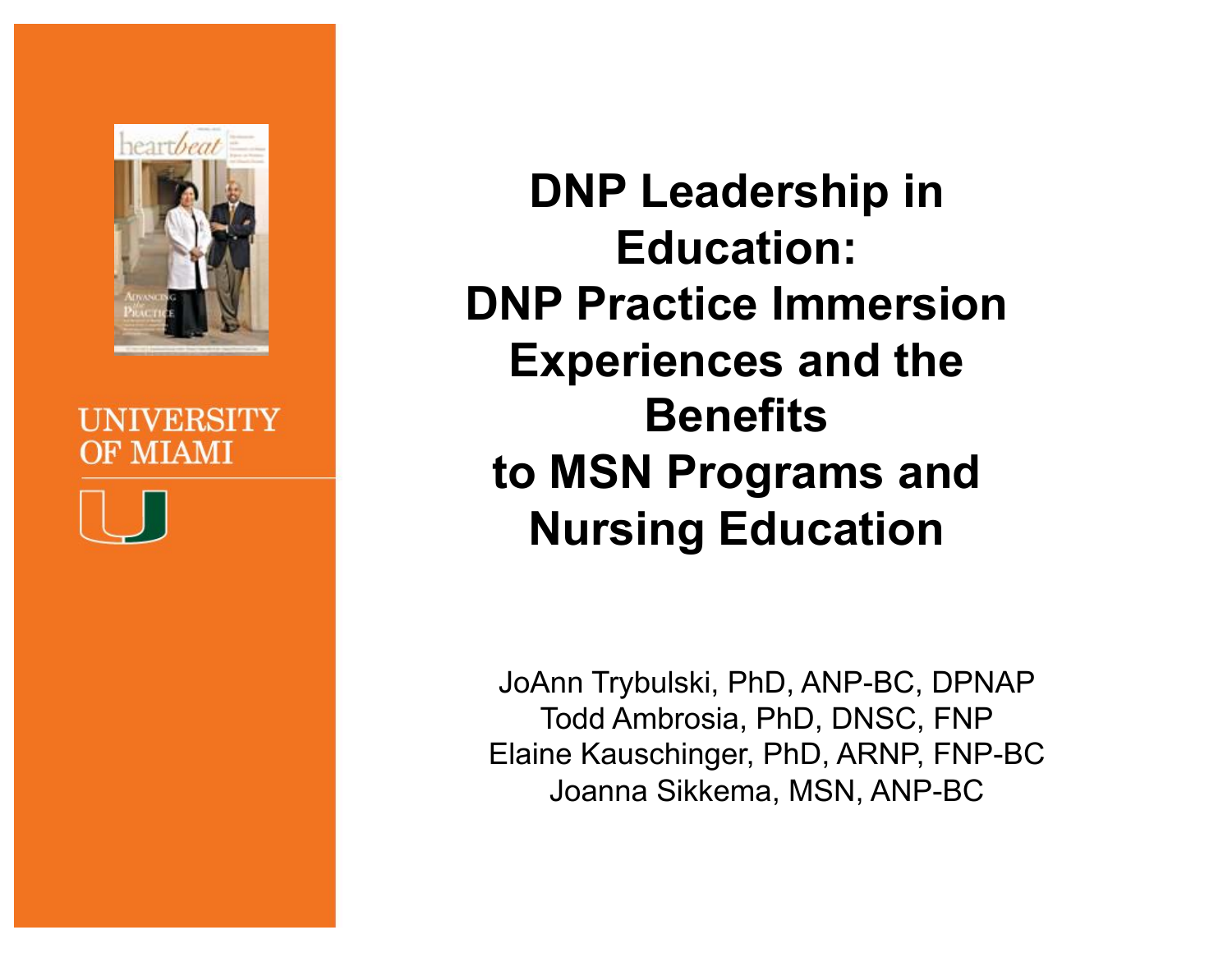#### **Content**

- Faculty Shortage
- DNP Practice Immersion
- DNP Students and Benefits to MSN Programs
- Examples from the University of Miami
- Benefits to the MSN Programs
- Benefits to the MSN Students
- Benefits to the DNP Students
- Overall Effects
- Outcomes
- Conclusions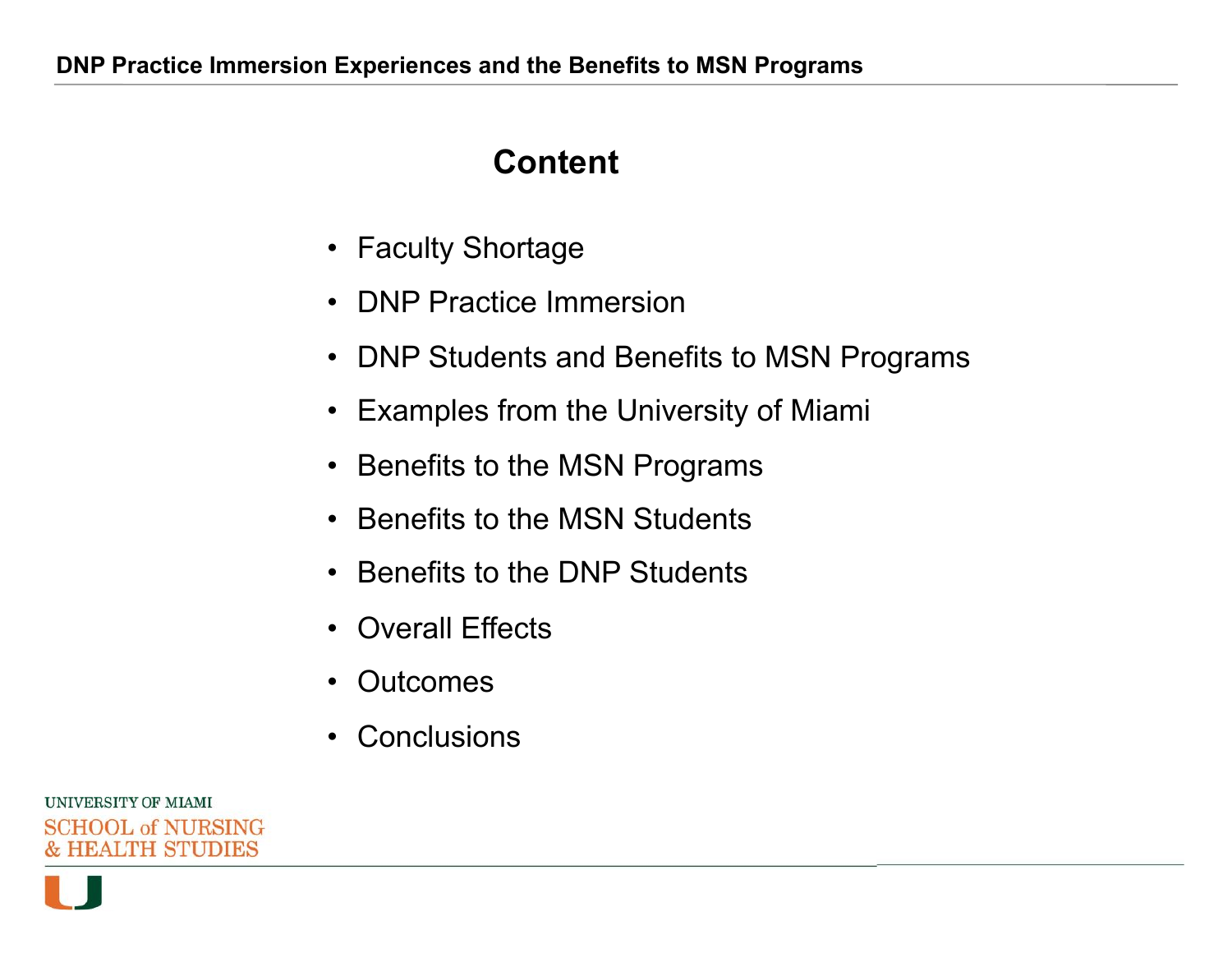#### **Faculty Shortage and DNP Programs**

- The faculty shortage in nursing education is well documented.
- We have discovered an unanticipated benefit with our post master's DNP program.
- Most of our DNP students are experienced nurses and indicate an interest in teaching at least part time.
- DNP graduates uniquely equipped to lead technology initiatives and clinical innovation in nursing education.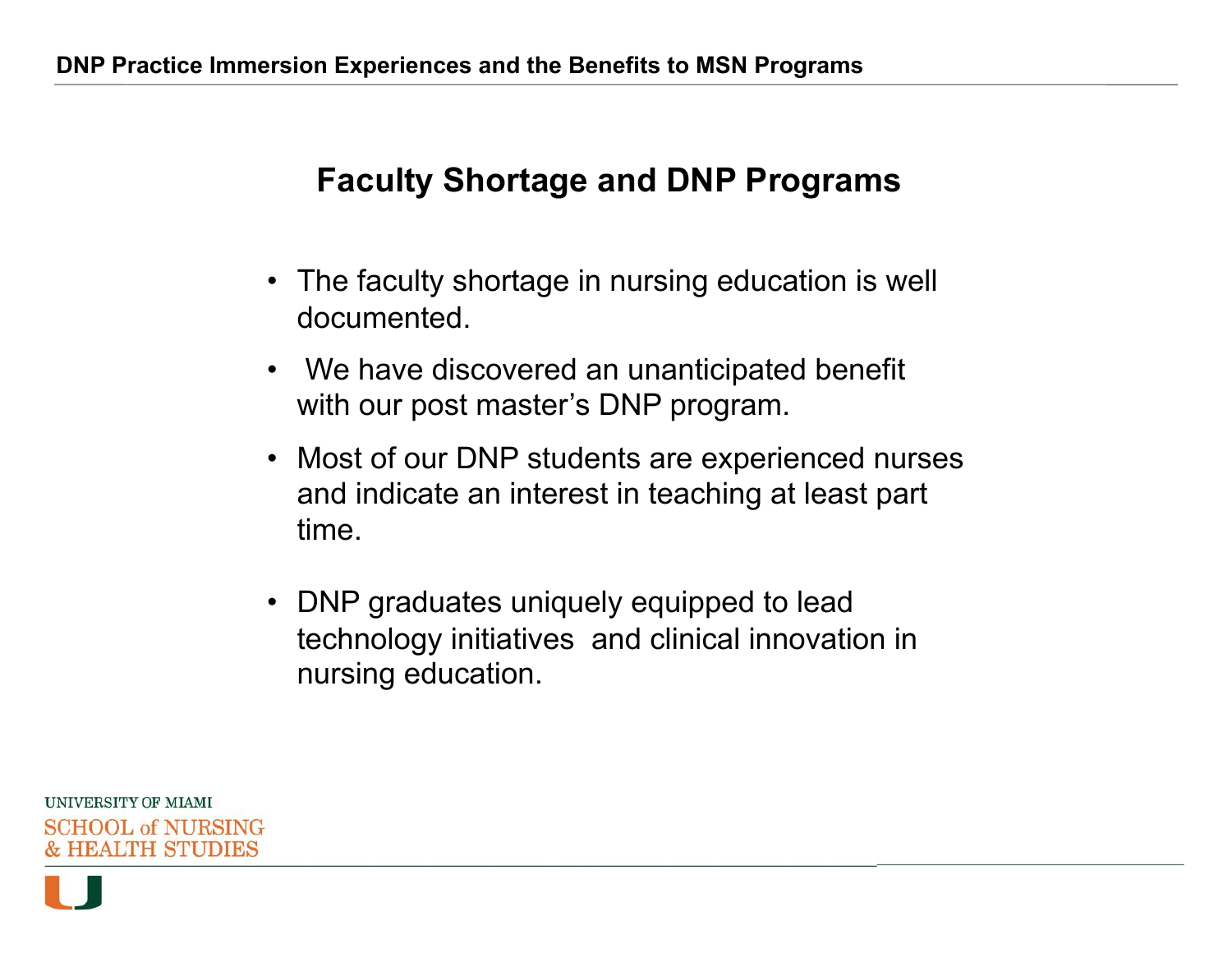#### **DNP Practice Immersion Course**

Generally, we tailor the DNP practice immersion experiences to the individual student and encourage they have several experiences to reflect the diverse roles of nurses in the nursing discipline and health care.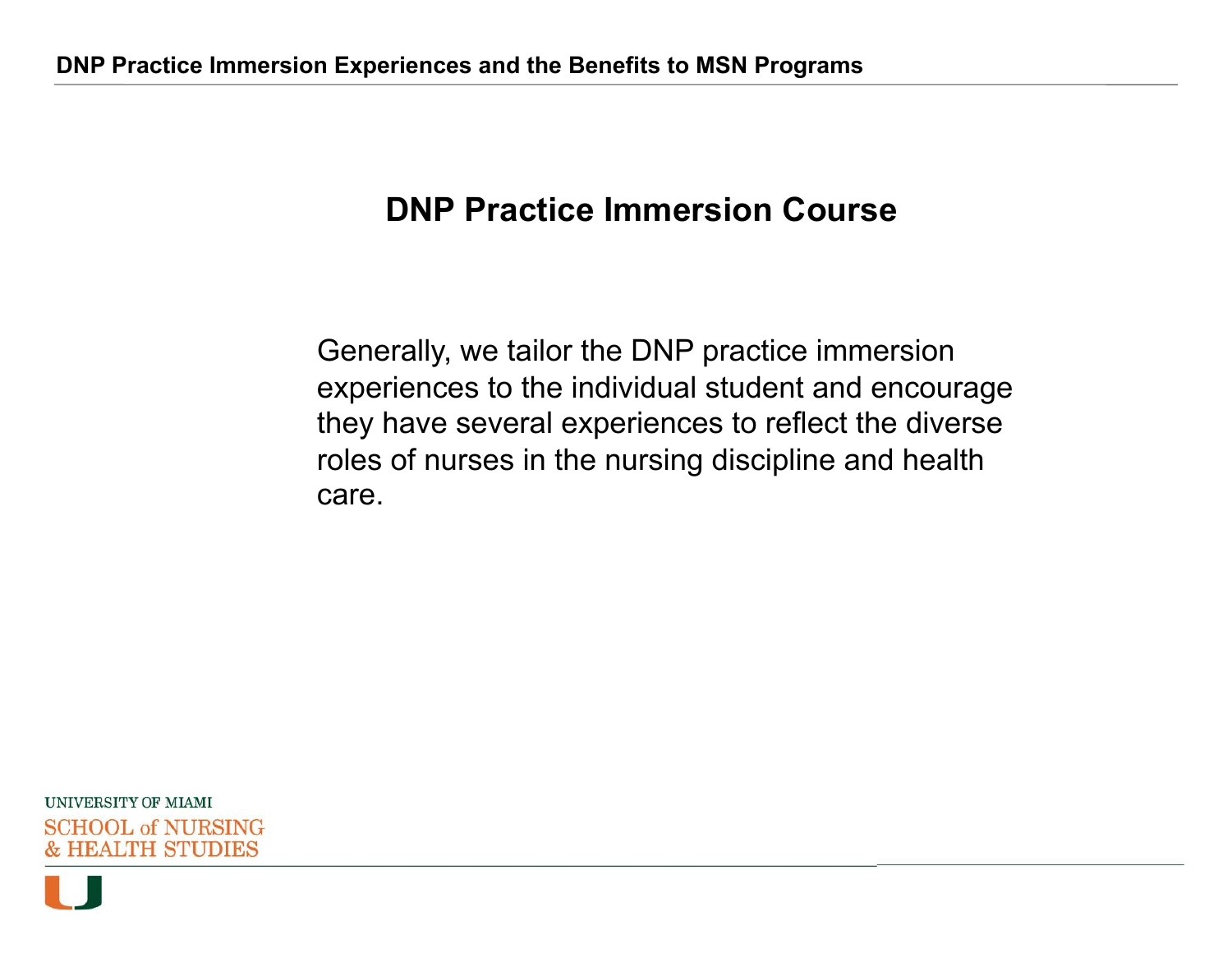# **Examples from the University of Miami**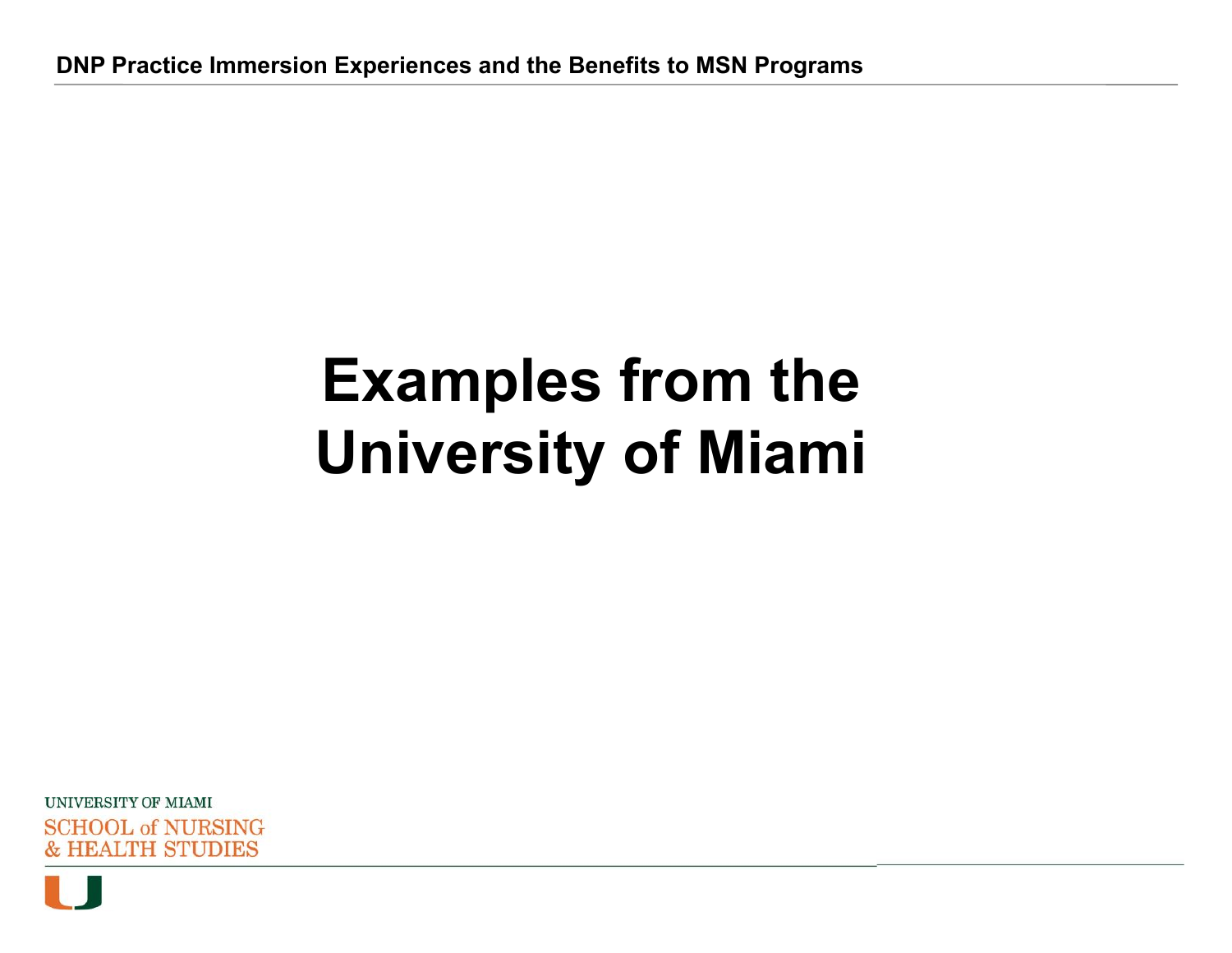#### **DNP Practice Immersion Experiences**

They have assisted community partners with:

- Development of a palliative care unit
- Grants for clinical education programs
- Nursing self governance initiatives
- Simulation education for paramedics
- Critical thinking exercises for medical students
- Diabetic teaching community outreach
- Teaching clinical content to nursing students
- Clinical research activities
- Modeling the role of the NP in hospitalist experiences

UNIVERSITY OF MIAMI HOOL of NURSING **HEAMERSTUDIES**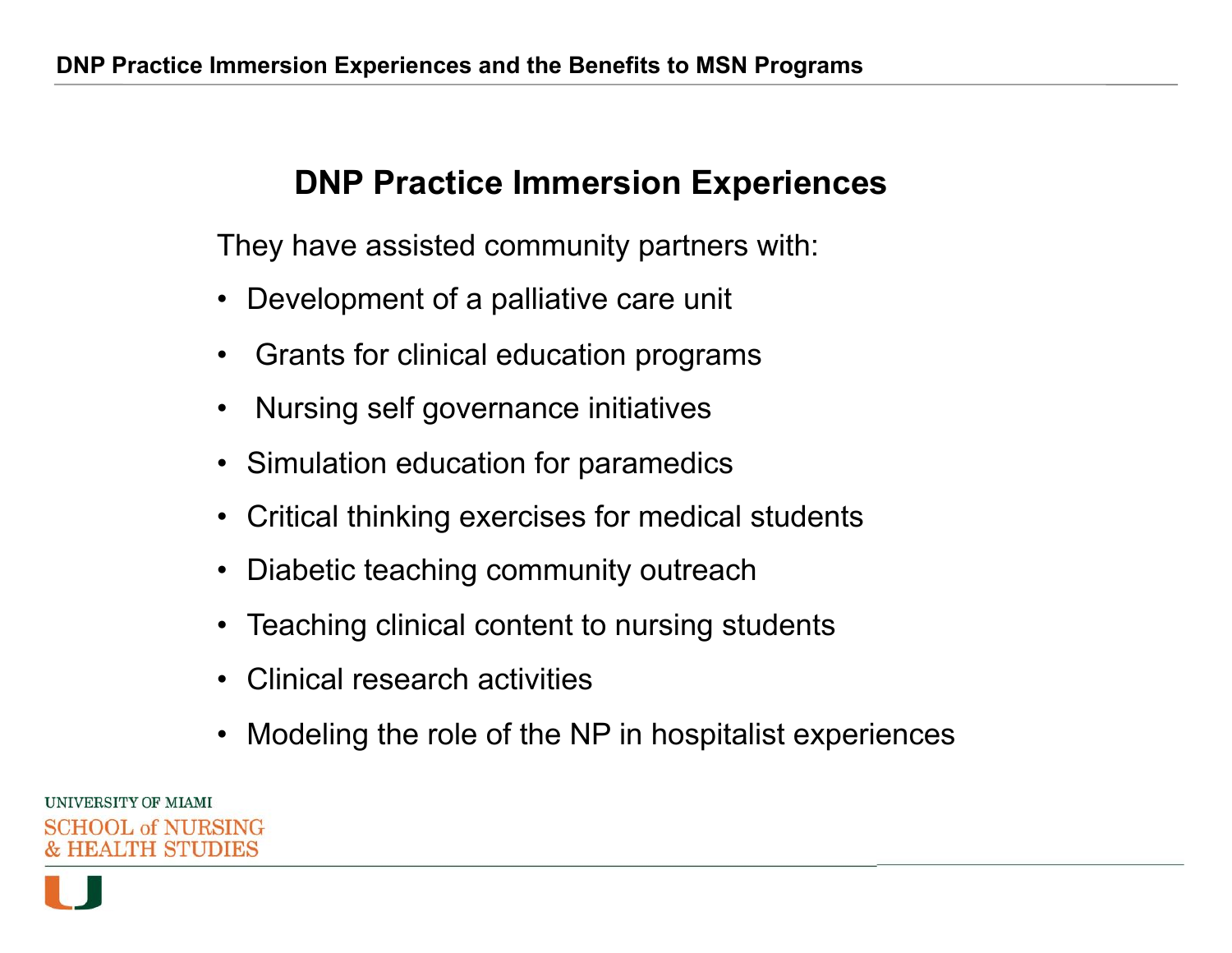# **DNP Practice Immersion Experience with MSN Advanced Health Assessment Course**

DNP Students:

- Deliver content in their area of expertise
- Demonstrate and assist students master exam techniques
- Help with skill evaluation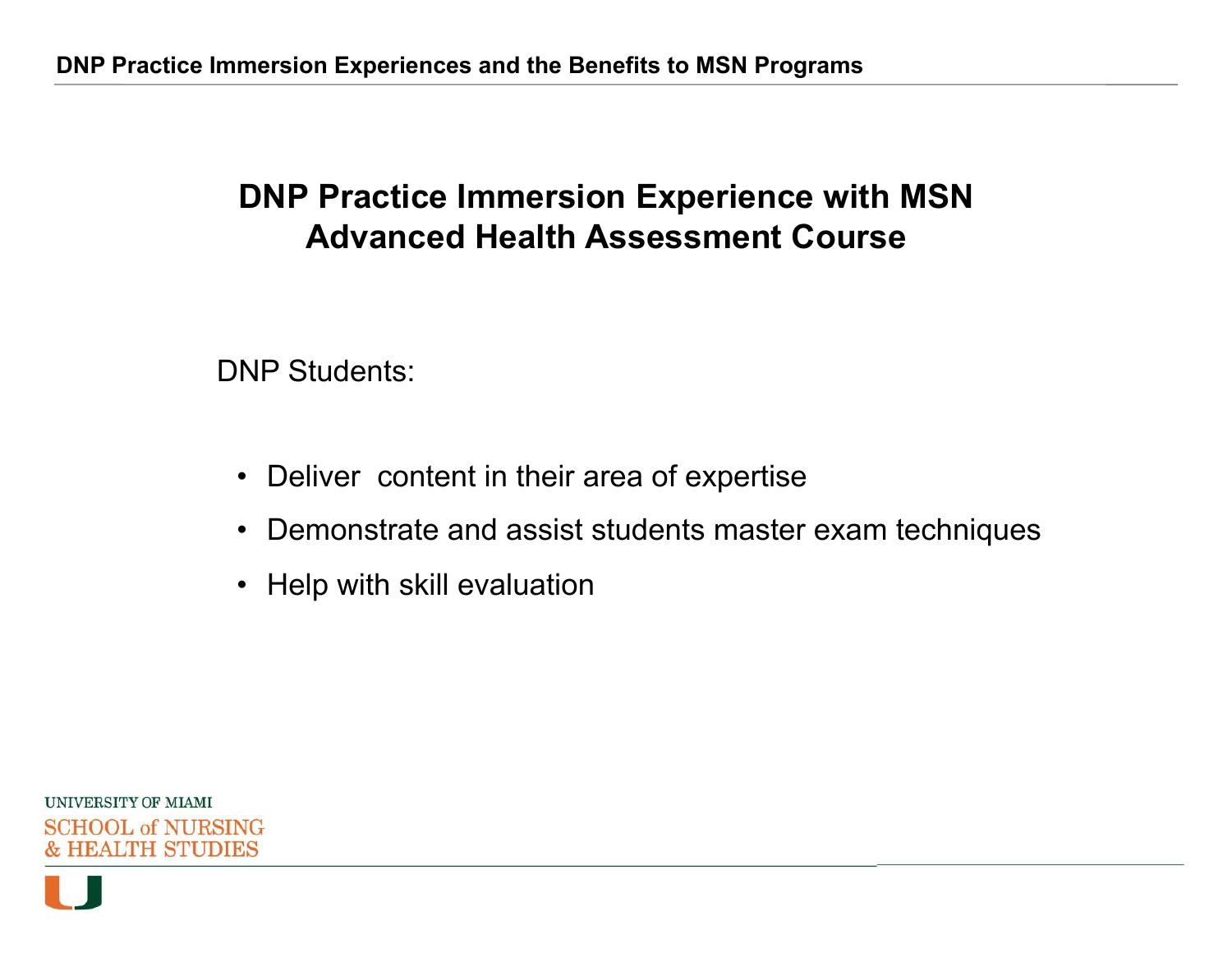1. DNP students conduct clinical seminars for their assigned MSN students

- Guide the seminar discussion
- Provide assistance to MSN students in the development of case presentations and with peer chart review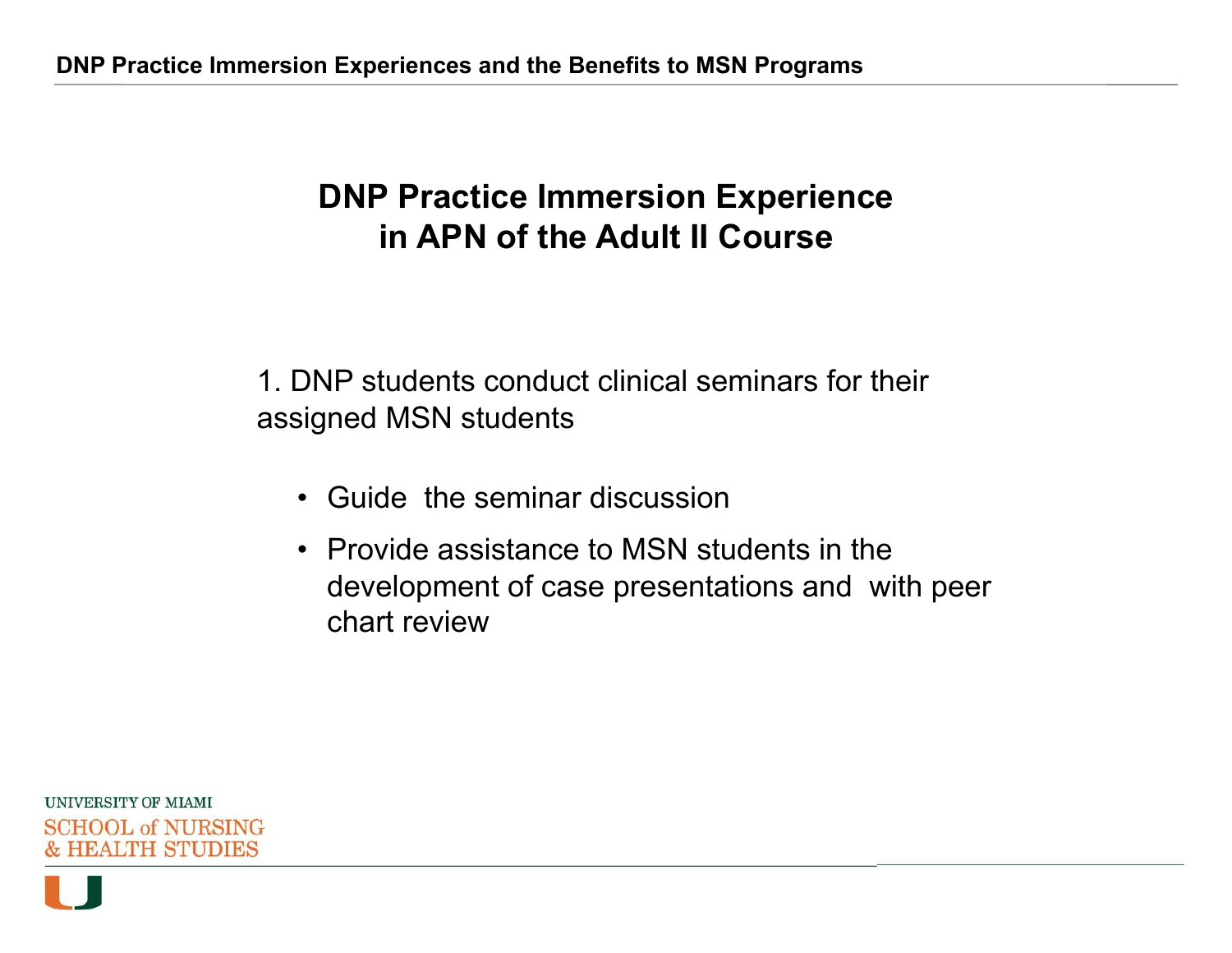2. DNP students assist with monitoring clinical experiences for their assigned MSN students

- Monitor MSN student clinical logs in the Typhon tracking system
- Give MSN students feedback on their logs and documentation
- Brief written report on student's progress to course coordinator biweekly which is shared with MSN student.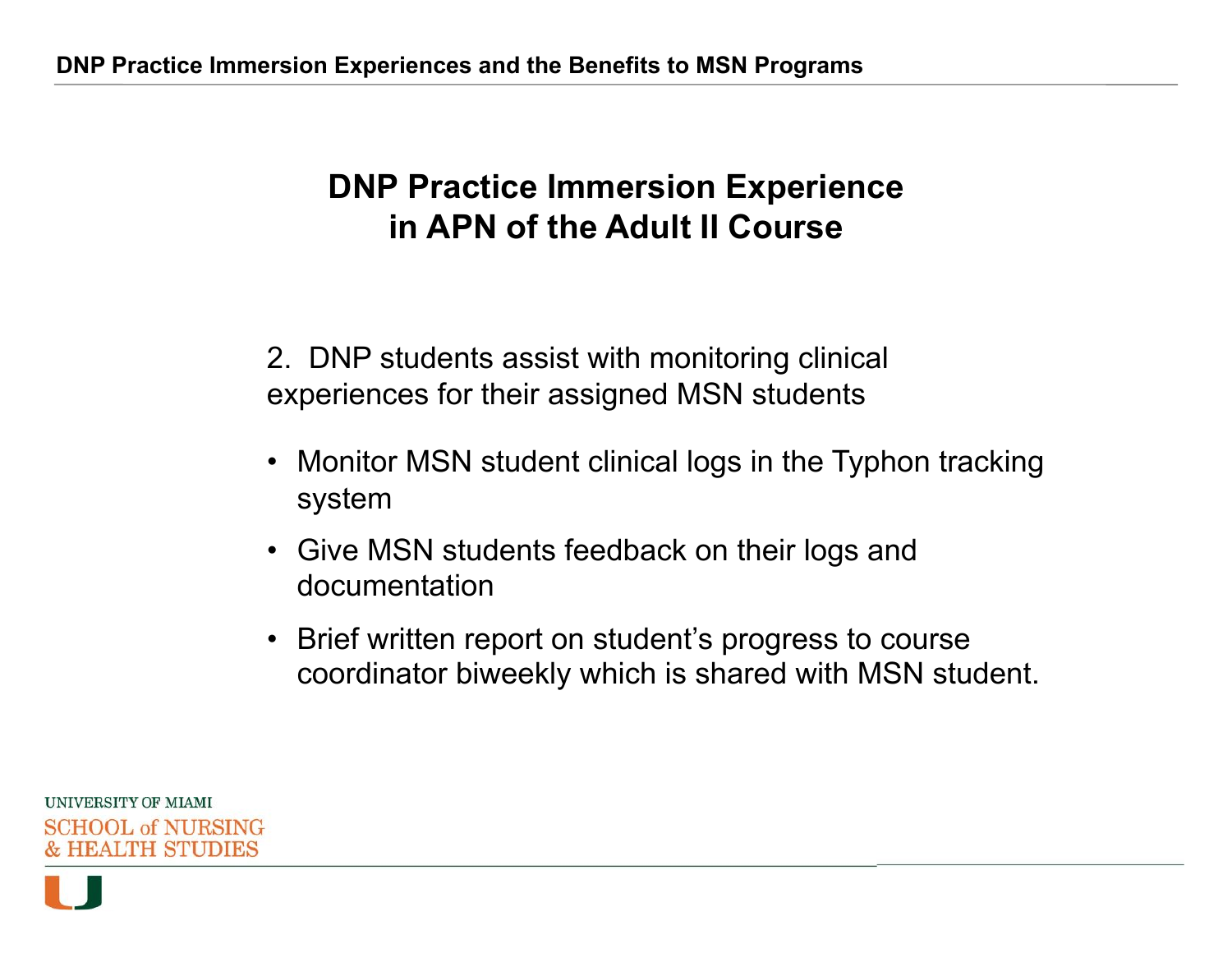3. DNP students assist with evaluating clinical experiences for their assigned MSN students

- Give MSN students feedback on their logs and documentation
- Provide a brief written report on student's progress to course coordinator biweekly which is shared with MSN student.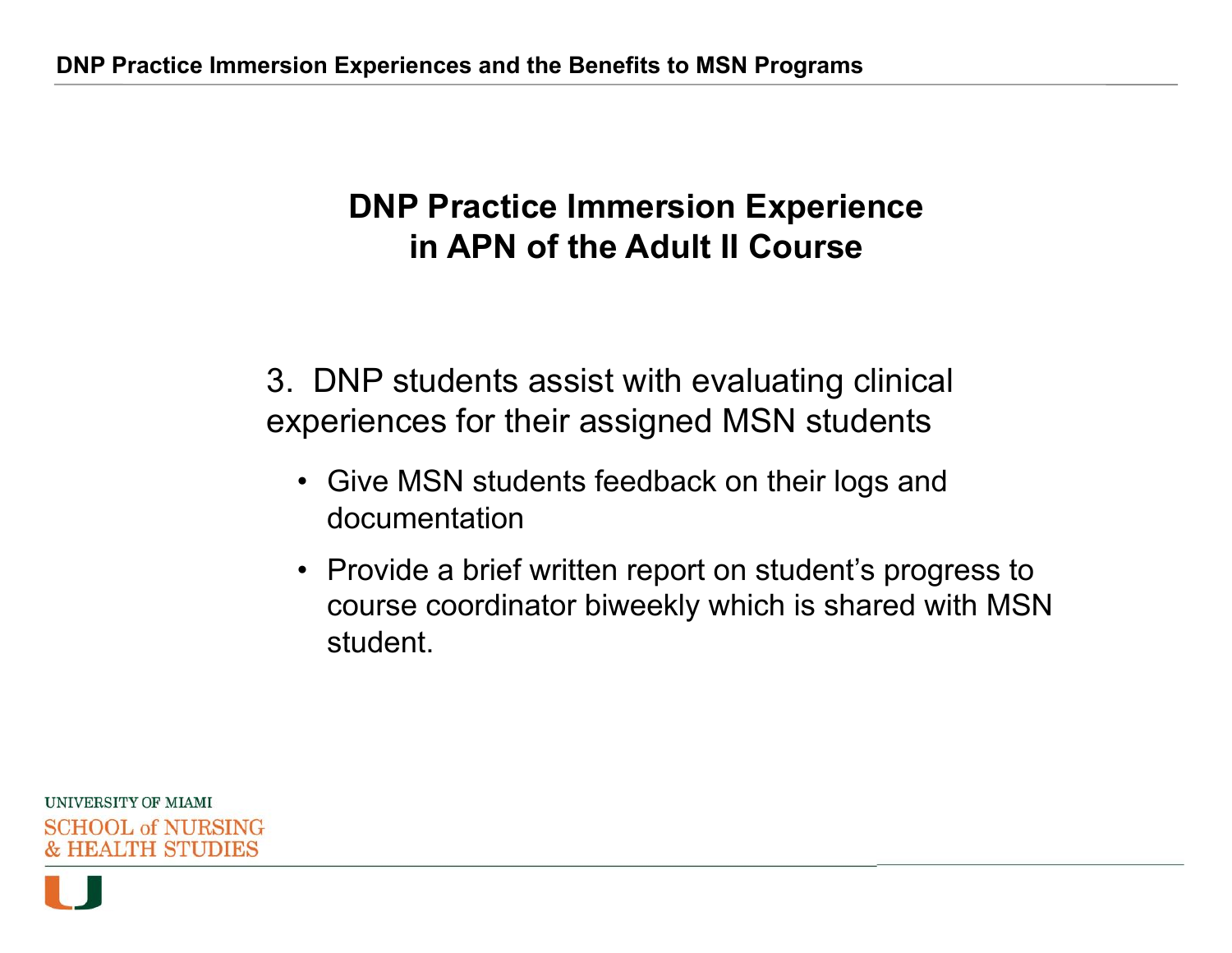4. DNP students share their expertise in a formal setting

- Present a one hour class lecture in their area of expertise
- Develop 10-15 questions suitable for course exams with faculty guidance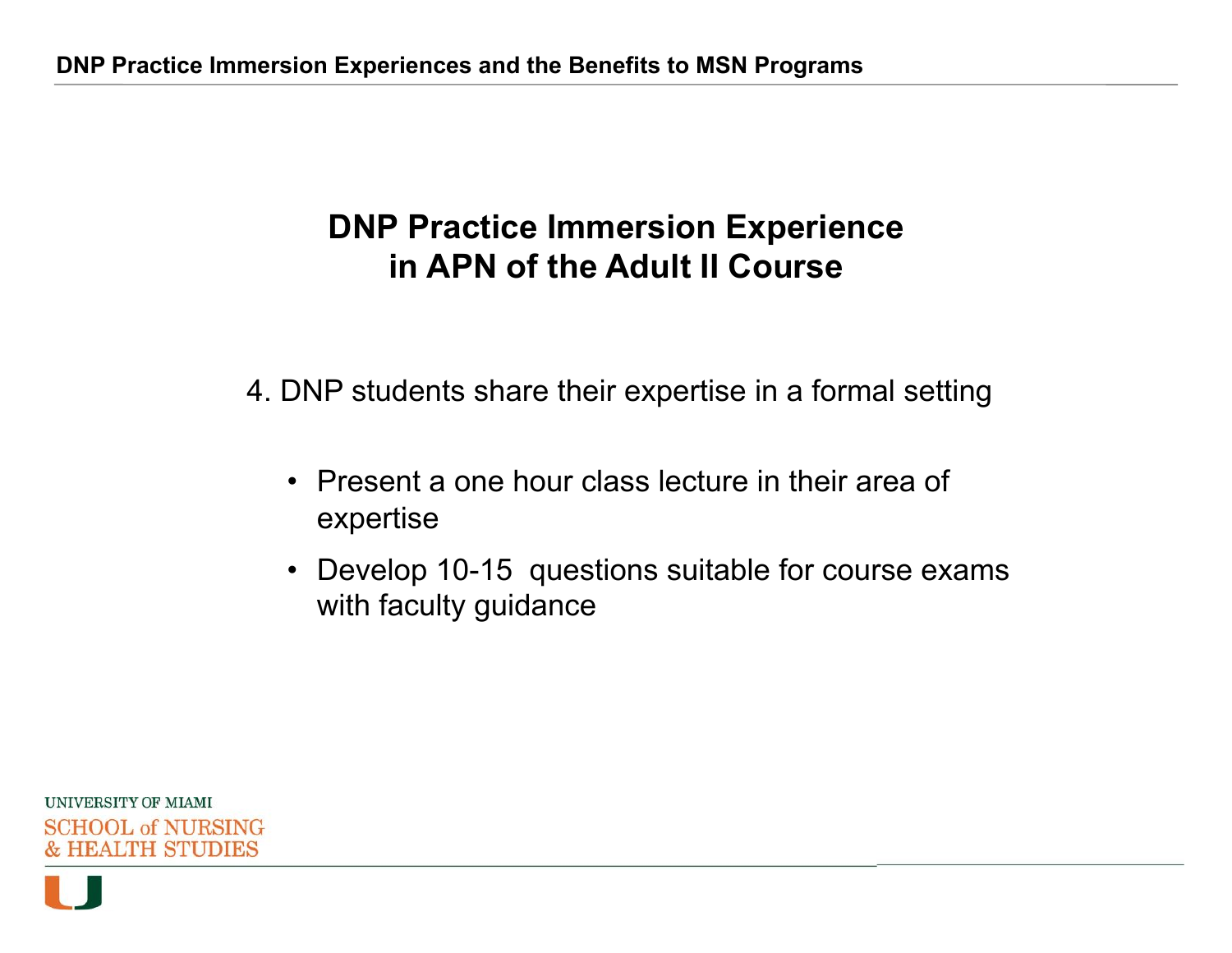# **DNP Practice Immersion Experience in FNP Integration Course**

- Areas of DNP clinical practice included multiple specialties such as Adult Internal Medicine to Oncology
- Shared their specialty clinical knowledge and led discussions to facilitate critical thinking skills critical for patient management.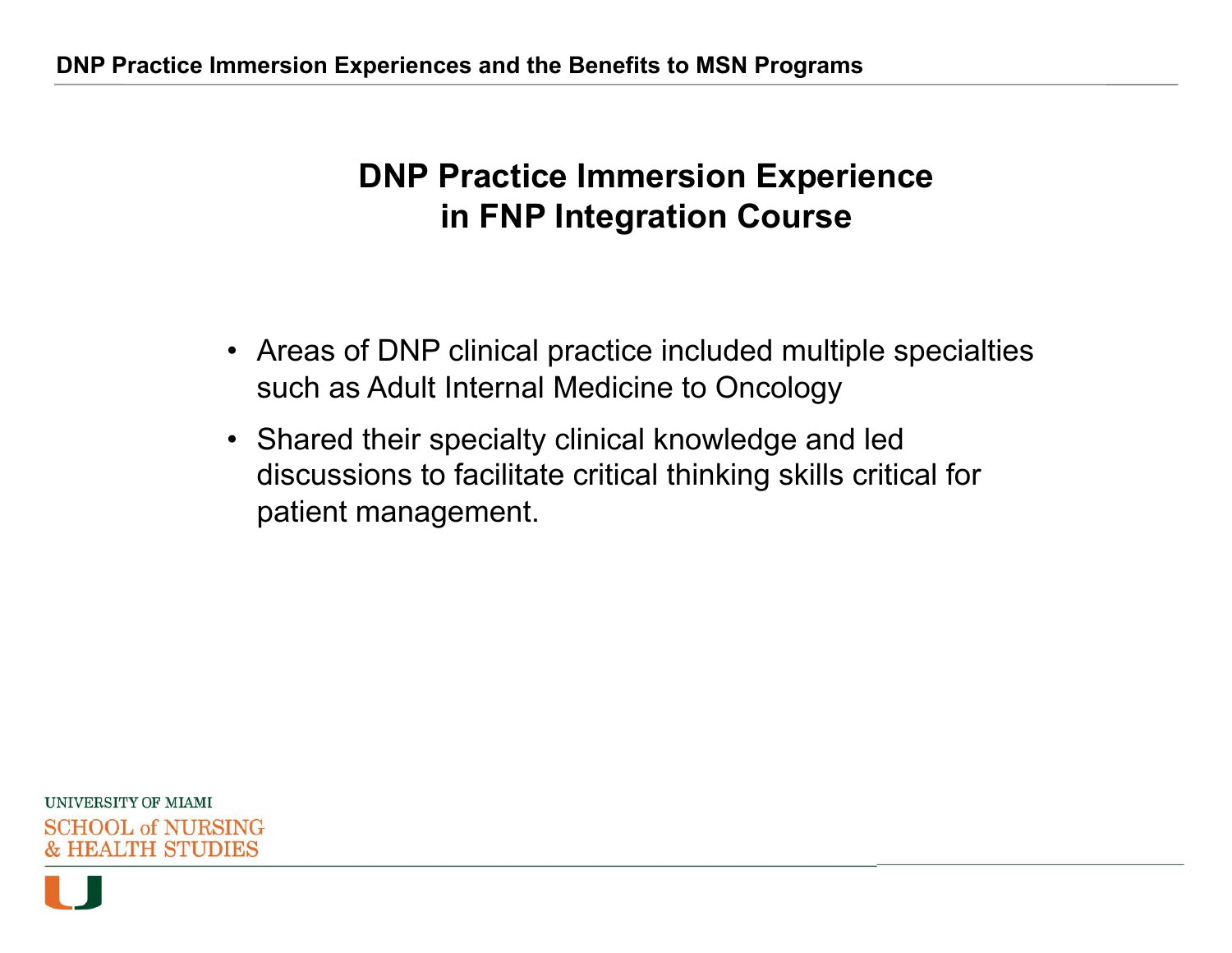# **DNP Practice Immersion Experience in FNP Integration Course**

- Provided real world perspective on issues in advanced practice nursing that are essential to prepare novice nurse practitioners for board examination and initial licensure.
- The FNP students engaged in lively dialogue and were provided with insight and opportunity for further inquiry. FNP students were able to benefit from the experience by gaining valuable clinical practice information from experienced nurse practitioners.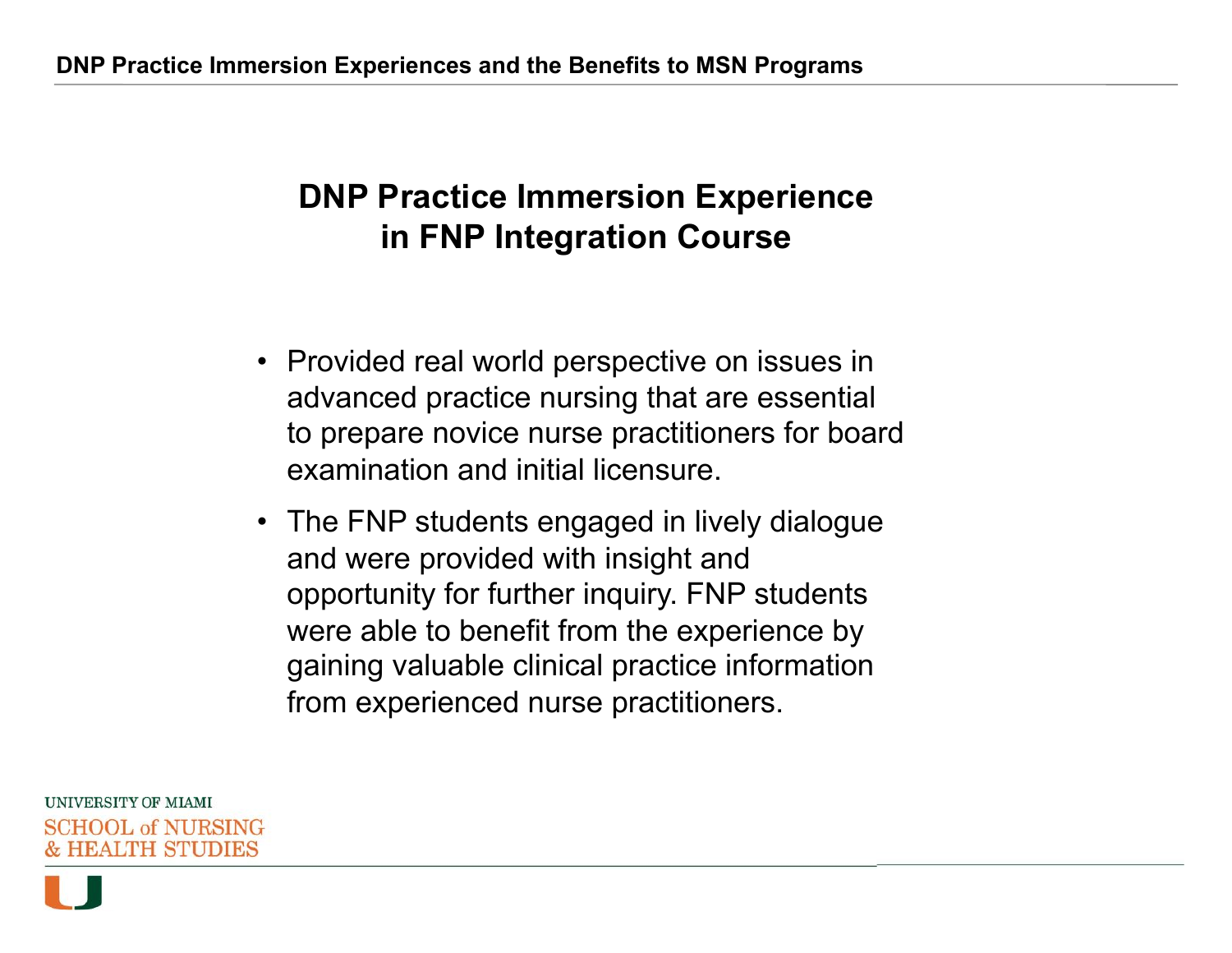#### **DNP Practice Immersion Experience in Nurse Anesthesia**

DNP students give lectures to our nurse anesthesia students and assist with our nurse anesthesia simulation teaching (utilizing knowledge from the DNP technology course).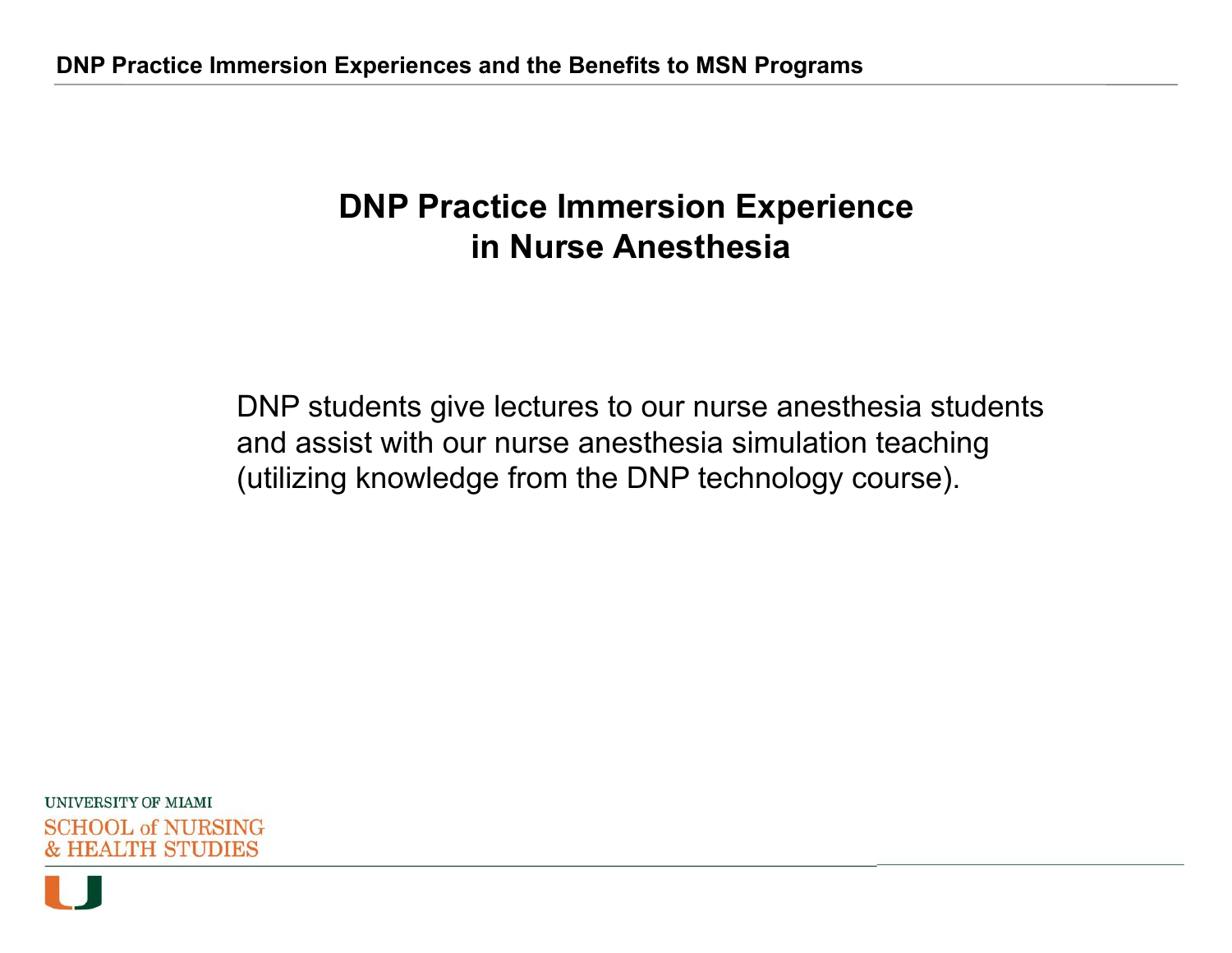### **DNP Practice Immersion Experience Online Course Participation**

DNP students have also assisted with teaching online portion of courses, provided another perspective in the MSN student – faculty dialogue.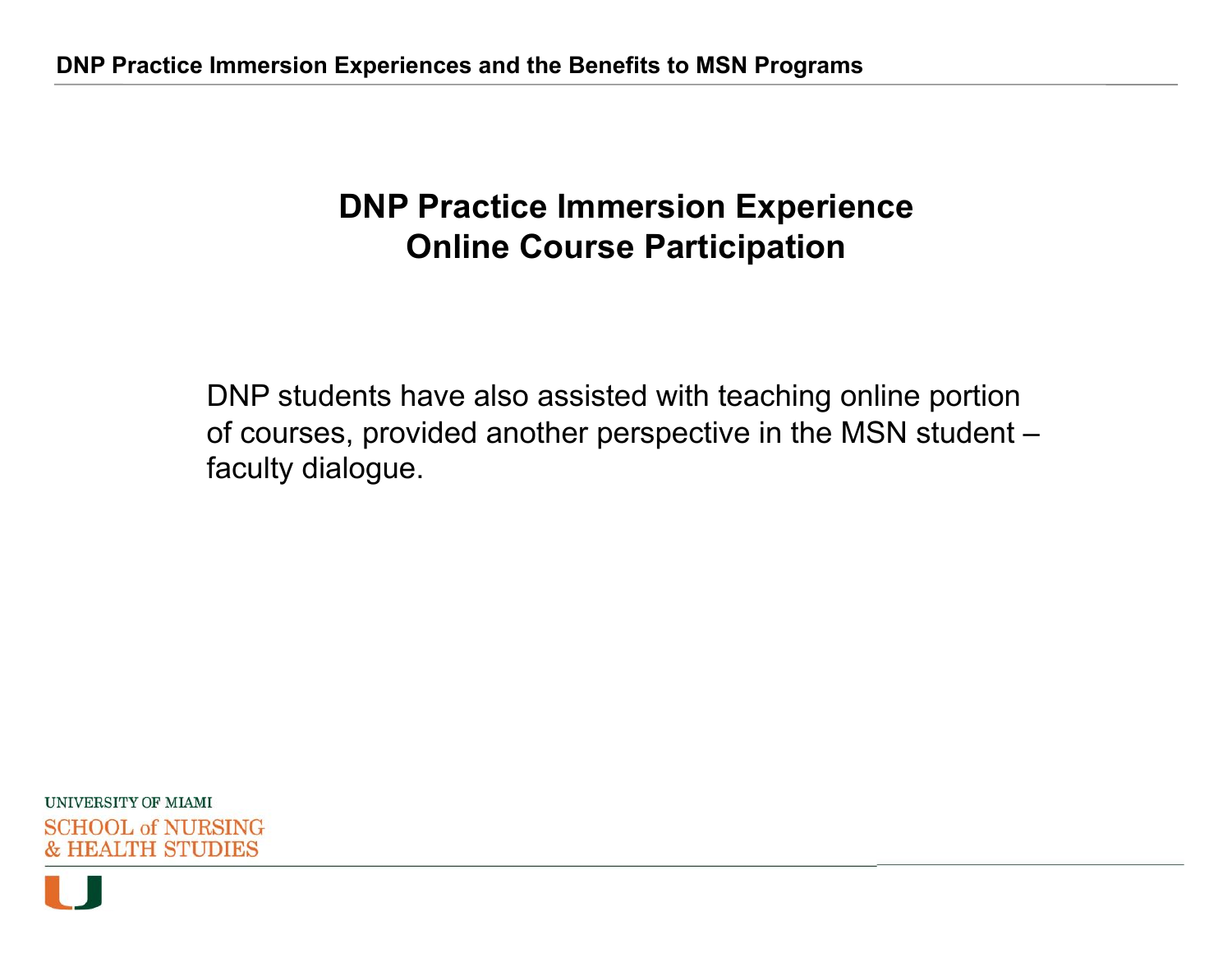# **DNP Practice Immersion Experience Benefits to MSN Program**

- New avenue/network for community clinical sites and mentorship for our NP and undergrad students.
- Assist with MSN course development. One of our DNP students, a gerontology NP helped developed a Geriatrics course for our MSN curriculum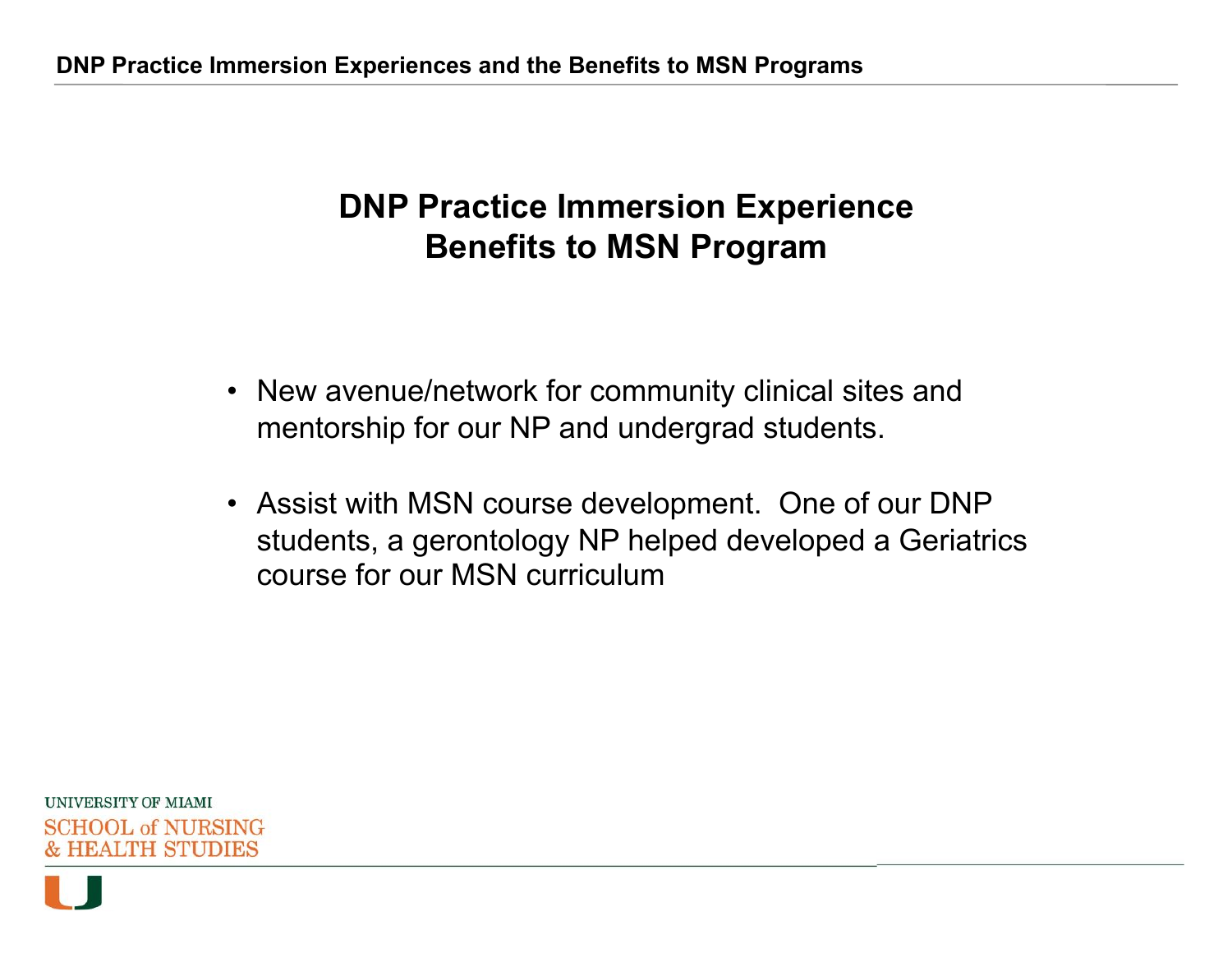# **DNP Practice Immersion Experience Benefits to MSN Students**

- The FNP-DNP interaction also provides exposure to the DNP role
- Resulted in several students making application and entering in a subsequent cohort of DNP students.
- Role-modeling and socialization to the nursing discipline that the DNP students were able to provide to the students at the MSN academic level.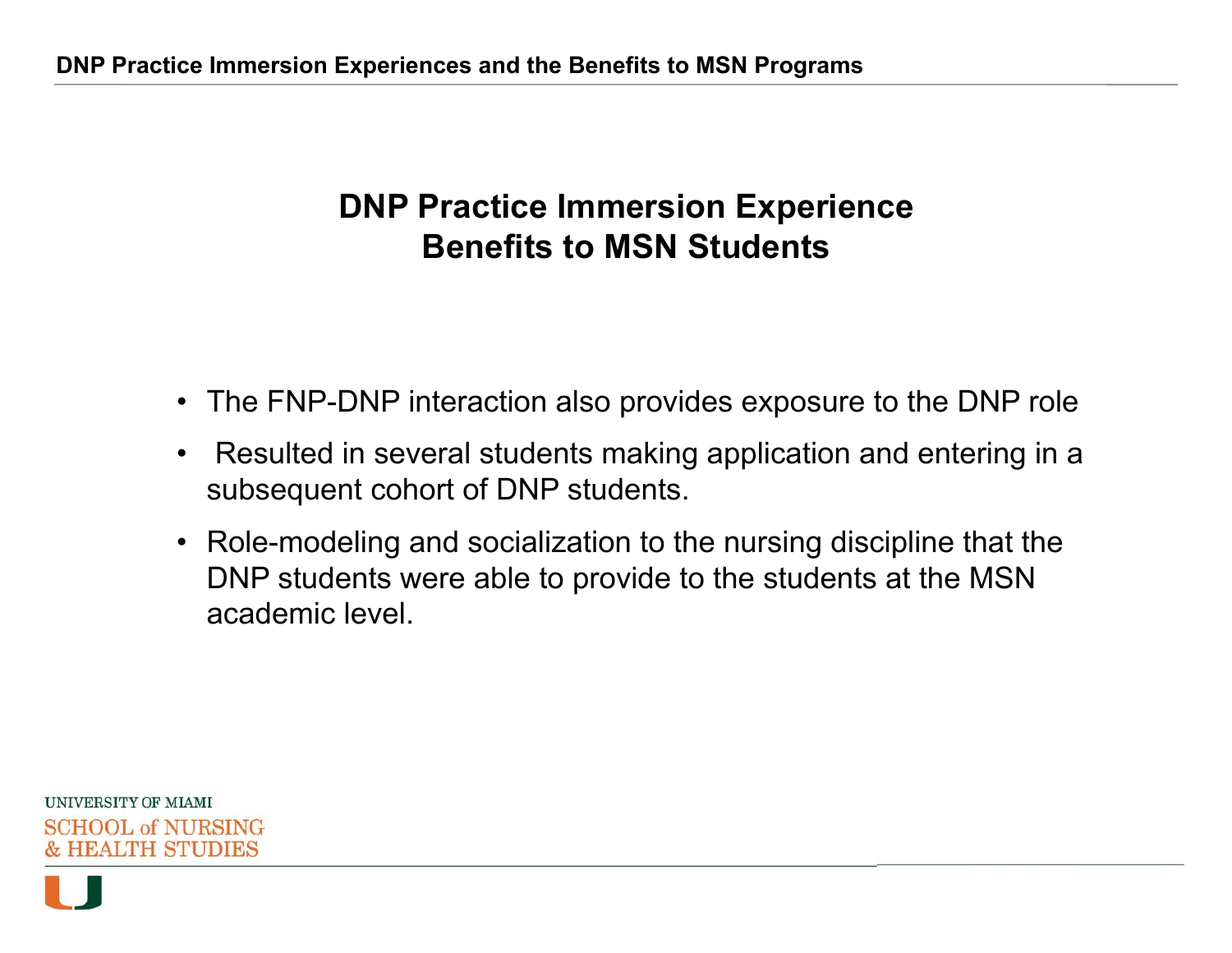#### **DNP Practice Immersion Experience Benefits to DNP Students**

- DNP students had a positive response to the experiences.
- Their involvement in evaluating and teaching MSN students provided them insight into the evolution process necessary for advanced practice nurses.
- DNP students increased their understanding of role transition from clinical expert to doctorally prepared nurse.
- The immersion experience gave the DNP students a unique opportunity to gain clinical practice time, while also socializing them to the academic environment.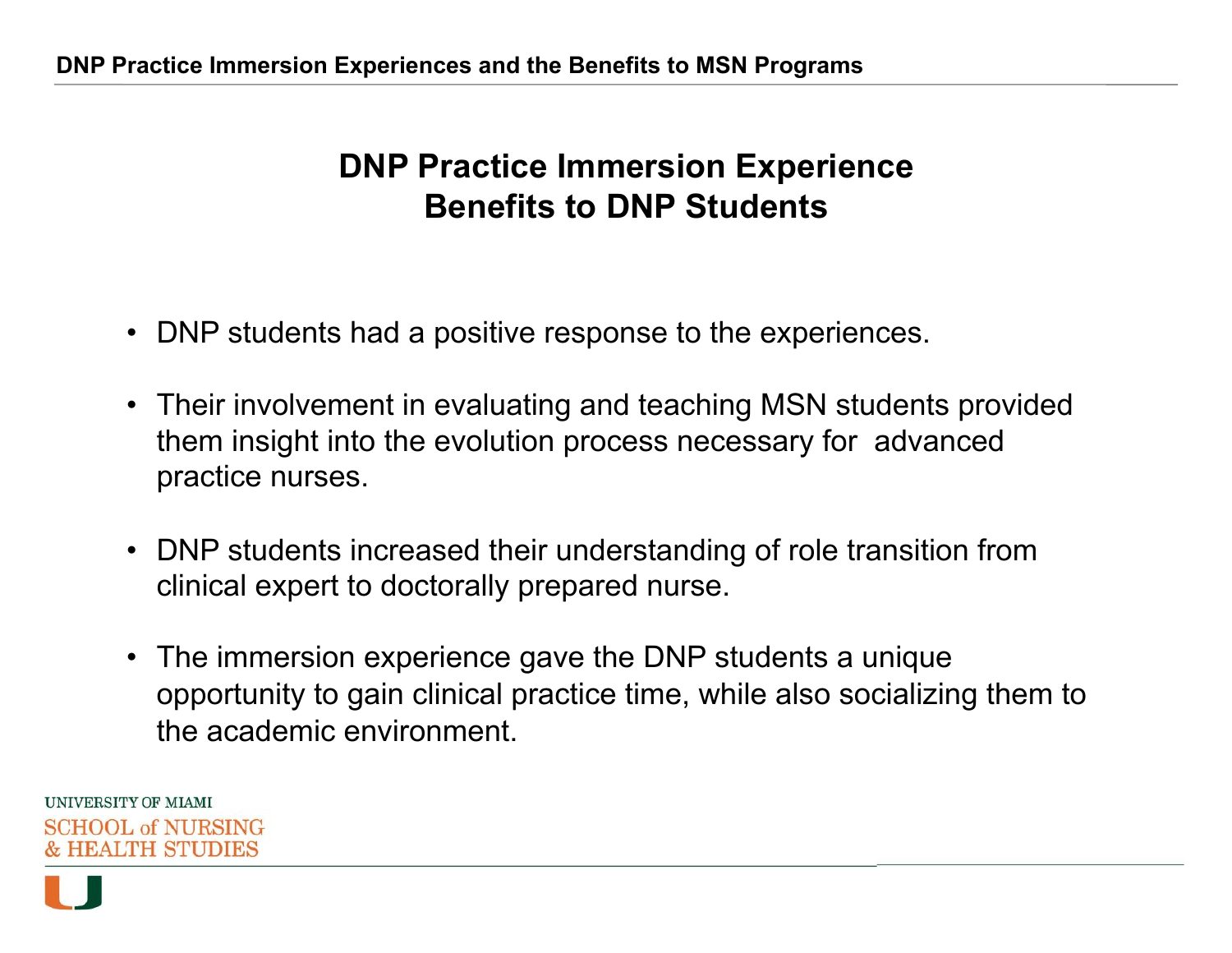#### **Overall Effects**

- DNP students have a transformative effect on the MSN students they come in contact with.
- DNP students:
	- $\checkmark$  model expert nursing practice,
	- $\checkmark$  convey understanding of the nursing discipline
	- $\checkmark$  are persuasive about the value of doctoral prepared nurses
	- $\checkmark$  serve as effective recruiters for the program
- MSN students:
	- $\checkmark$  are socialized into the full potential for the nursing discipline
	- $\checkmark$  are energized to pursue doctoral education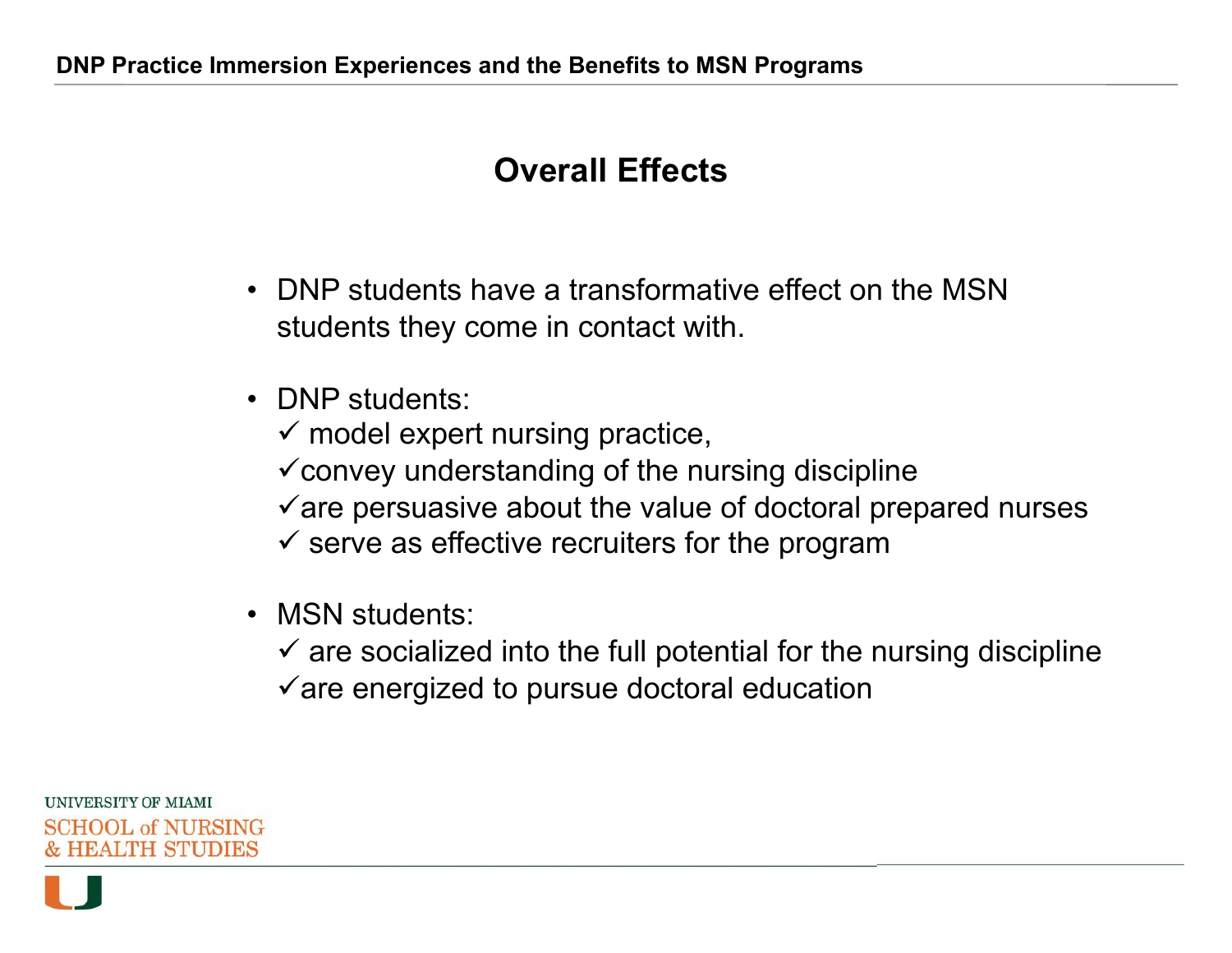## **Outcomes of UM Experience**

- The involvement of the DNP students in MSN education was well-received and both groups seemed to benefit from the experience.
- We continue to identify opportunities for involving DNP students in our MSN programs.
- We will continue to refine these opportunities based on both MSN and DNP student course evaluations and comments provided during and at the end of courses.